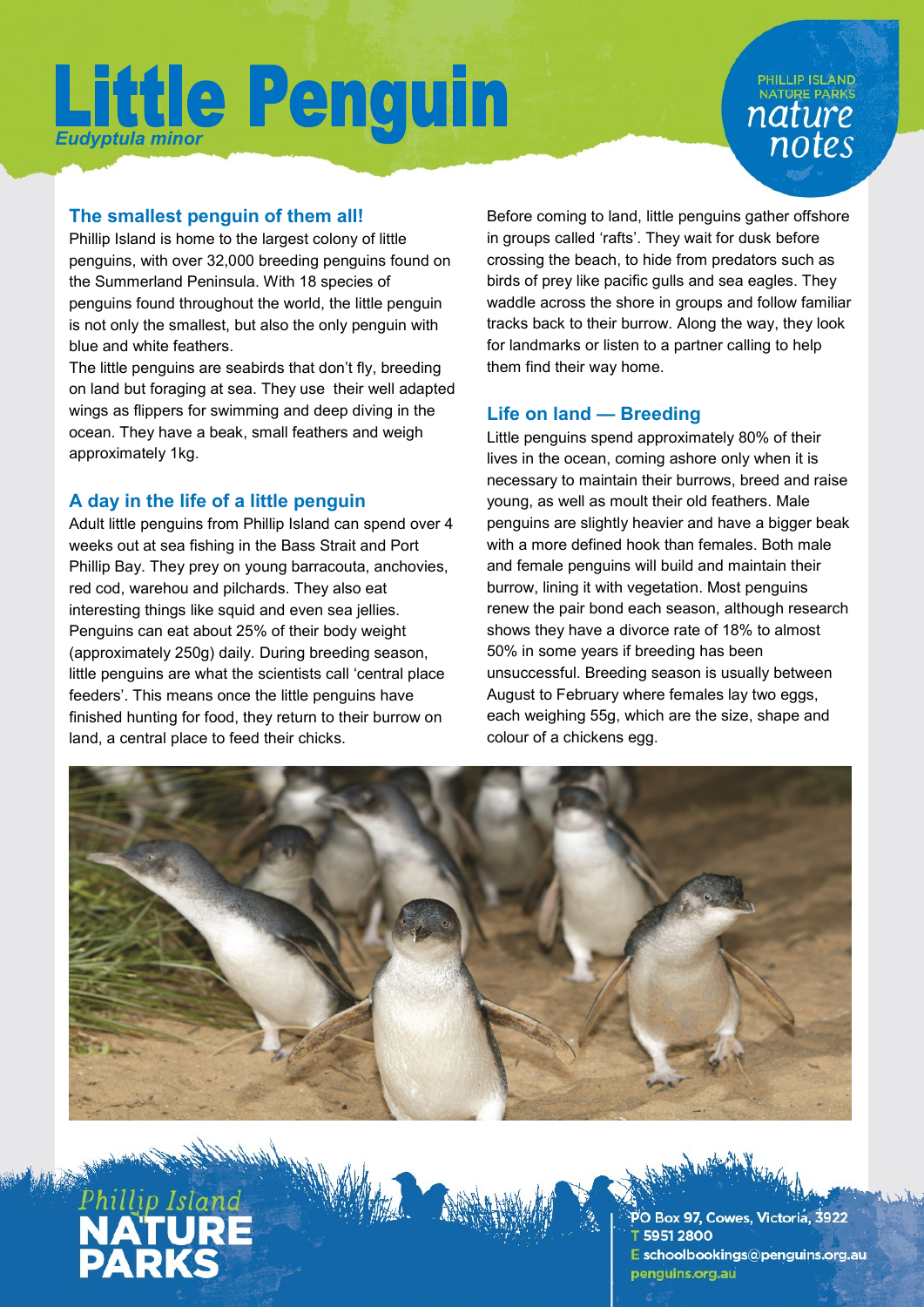### **PHILLIP ISLAND NATURE PARKS** nature notes

#### **Yearly Cycle**



Both parents take it in turns to incubate the eggs and after approximately 35 days the eggs will hatch. The parents will take turns staying with their chicks until they are 3-4 weeks of age, feeding their chicks by regurgitating food caught at sea. At approximately 4 weeks of age, the chicks are left on their own while their parents continue bringing food back, returning as often as possible to feed them. Chicks will try to get food from any adult they come across. Whether they don't recognise their parents or they are sneaky and trying to get extra food is not known. Despite this, their parents can find their chicks by its piping voice and the position near its burrow. When chicks are around eight weeks of age, they leave their nests behind and head out to sea for the first time. Parents don't teach the chicks how to survive so they have to learn to swim and catch food instinctively by themselves. In their first year of life, penguins travel further than adults, reaching as far as South Australia. They will return to the colony when they are one year of age and will begin breeding from two to three years of age.

### **Life on land — Moulting**

Little penguins moult between February and April, staying ashore for approximately 17 days. They must double their body weight to have enough reserves while fasting on land. Penguins moult to replace their old and worn feathers so they can maintain a water proof plumage. Without waterproof feathers, they would lose a lot of heat and may eventually die of hypothermia.





O Box 97, Cowes, Victoria, 3922 59512800 E schoolbookings@penguins.org.au penguins.org.au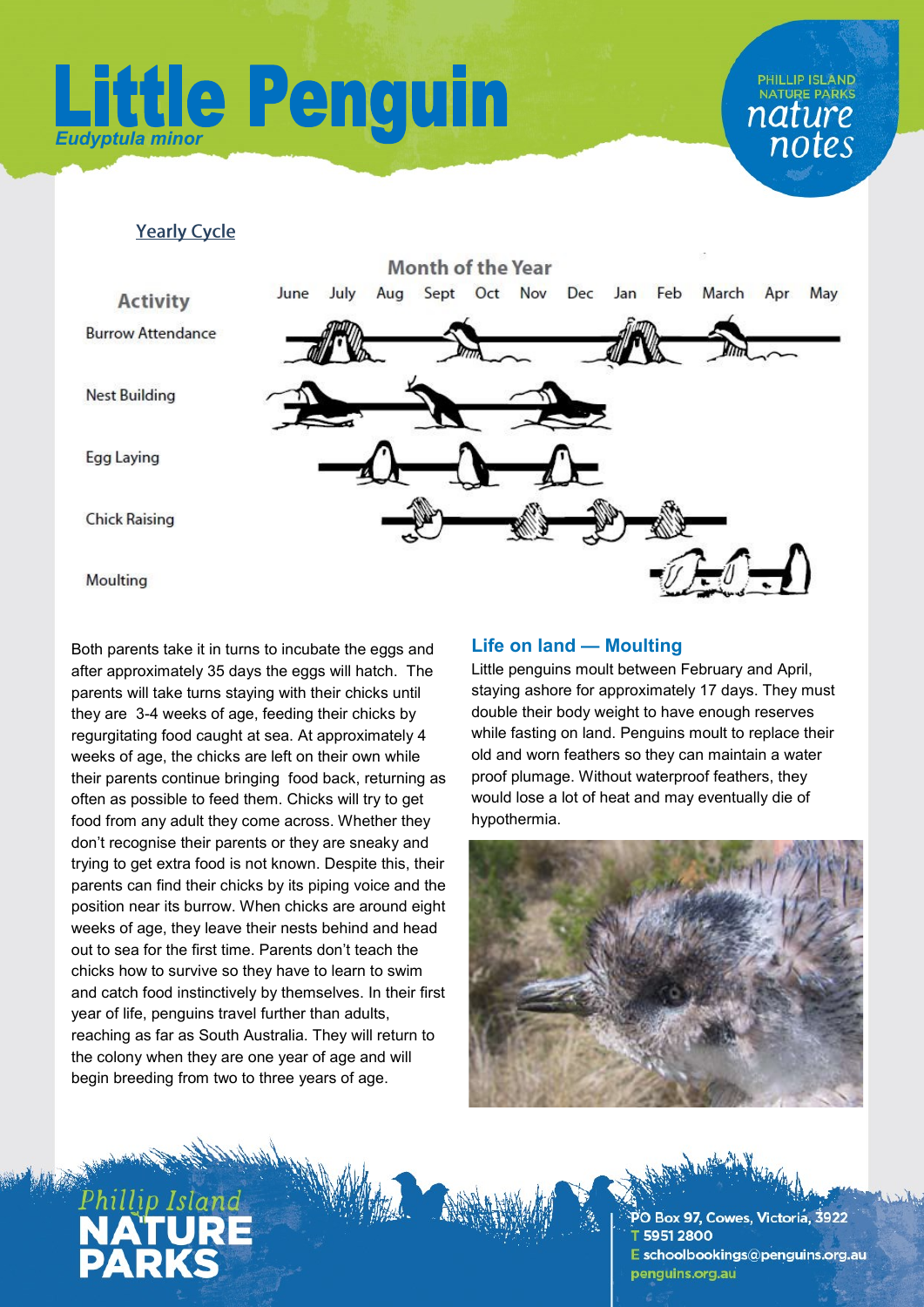### **PHILLIP ISLAND NATURE PARKS** nature notes

### **The history of penguins on Phillip Island**

Before European settlement, ten individual little penguin colonies existed around Phillip Island. With the construction of roads, infrastructure, housing and land clearing, as well as introduced species like foxes and feral cats, nine of these colonies disappeared over time. The last remaining colony was on the



Summerland Peninsula, where numbers of little penguins were also on the decline, due to an established housing estate, along with unmanaged tourism and introduced animal species. In 1985 the Victorian Government initiated a 30 year scheme to buy-back all of the houses and land within the Summerland Peninsula, called the Penguin Protection Plan. With the last house removed in 2010, dedicated rangers of Phillip Island Nature Parks have worked at rehabilitating the area for the little penguins by placing wooden penguin boxes throughout the colony, implementing a fox eradication program, removal of plant weed species and replanting with native vegetation that is ideal for little penguins. Tourism has also been better managed with capped visitor numbers, raised boardwalks, latest lighting technology to reduce any negative effects of artificial lights, structured visitors seating areas and the latest research used to educate visitors.

#### **Research is the key!**

Phillip Island Nature Parks is a not-for-profit organisation that protects and manages 20% of Phillip Island, including the Summerland Peninsula. The money raised through tourism goes towards helping to protect a variety of flora and fauna through environmental management, education, operations and research. By discovering all we can about little penguins, we not only provide a great resource of information, but can work at protecting them on land and in the ocean. This information also helps other species as penguins are a great indicator of our oceans health.



Little penguins have threats as part of their natural life like predatory birds, leopard seals and long nosed fur seals, as well as the hardship of life at sea. However, the threats introduced by humans pose the biggest problem for them. Oil spills, foxes, feral cats, commercial fishing and plastic pollution have all had negative effects on the little penguin population. By doing research in these areas and understanding threats, Phillip Island Nature Parks can try to decrease these human impacts and allow the little penguin colony to have the greatest chance of survival.

PO Box 97, Cowes, Victoria, 3922 59512800 E schoolbookings@penguins.org.au penguins.org.au